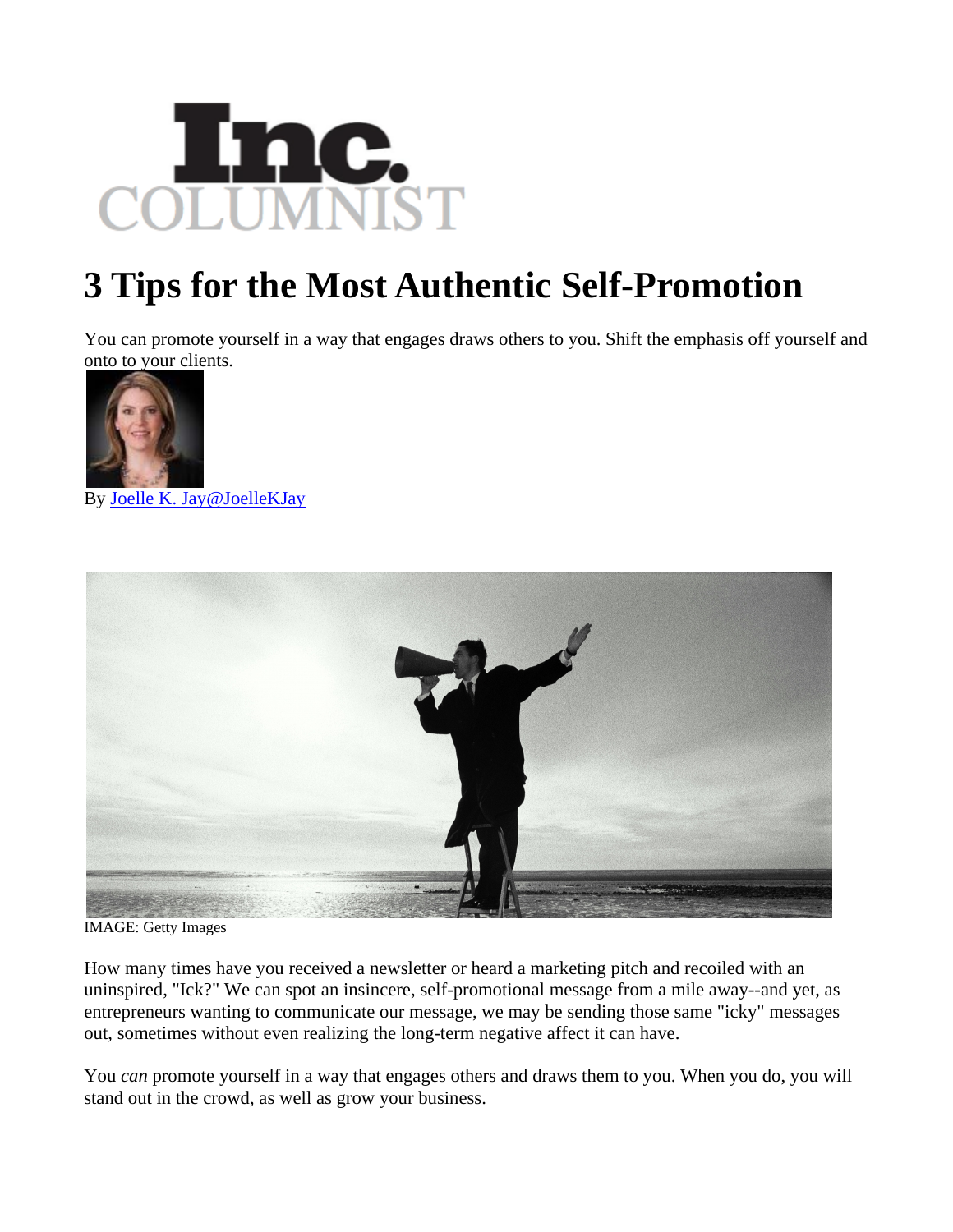You likely know many of the common tips for how to promote yourself and get noticed, but you also need to know what self-promotional strategies to avoid.

**Don't ask for business when you're desperate**. The time to promote yourself is when your business is doing well, not as a last resort. Every entrepreneur has been there--when times are tough and new business seems hard to come by. The key is to trick yourself into residing in a more confident place by getting into the right mindset. Even if things are going wrong and you're desperate for business, take the time to ground yourself, meditate on your successes so far and those yet to come, and get clarity on what you're trying to create in your business. Remember who you are and who your clients are. There will be plenty of business coming your way. There always is.

The key to self-promotion that works is to come from a place of confidence so you're not asking for business from a place of fear. Moving to a place of trust and confidence will represent you in a better light and is more likely to get you the kind of business you want.

**Don't be a toddler**. If you're a parent you've been there--you're at the store and your child innocently asks for a piece of candy. So you say maybe. Then they ask again. And then again, until finally, unable to withstand the whining, you say no! Entrepreneurs--and all of us, really--turn into toddlers when we don't' get what we want. Sometimes we believe that if we ask enough times we'll get the "yes." The truth is you may ask your way into a *no.* The lesson here is that asking again isn't going to help.

As an entrepreneur you have a vision in mind for yourself. If you're a business owner, it could be a vision for new partnerships or clients. If you're part of a bigger firm, it may be asking for promotions, raises, or better opportunities. You can keep your vision in mind and work towards it with intention, but without asking so often that you turn people off.

The trick is to show instead of tell.

If you want a new title, don't say you deserve it. Instead, *actually* deserve it. The way to get noticed is to become invaluable so that other people can't overlook you, showing that you deserve it intrinsically. For example, if you're a consultant, don't tell people you're a fantastic consultant and they should hire you; instead, actually provide valuable advice and guidance to a prospective client so they can see you in action. If you're a salesperson, don't tell people how great your product is and implore them to buy it; look for opportunities to show them your product in action in a situation in which they genuinely need your product. If you work for a bigger firm and want new responsibilities you want, don't tell someone you want that certain responsibility, just take it on. Deliver on a project, and express interest by directly engaging in the effort and asking good questions to move the project forward

**Don't let your self-promotion stand for itself**. Don't let the only thing people remember you for be your self-promotion. Instead, provide value.

I once attended a full-day workshop designed to help entrepreneurs set up a successful business, but it turned out to be 95 percent self-promotional, putting emphasis on what the sponsoring company had to